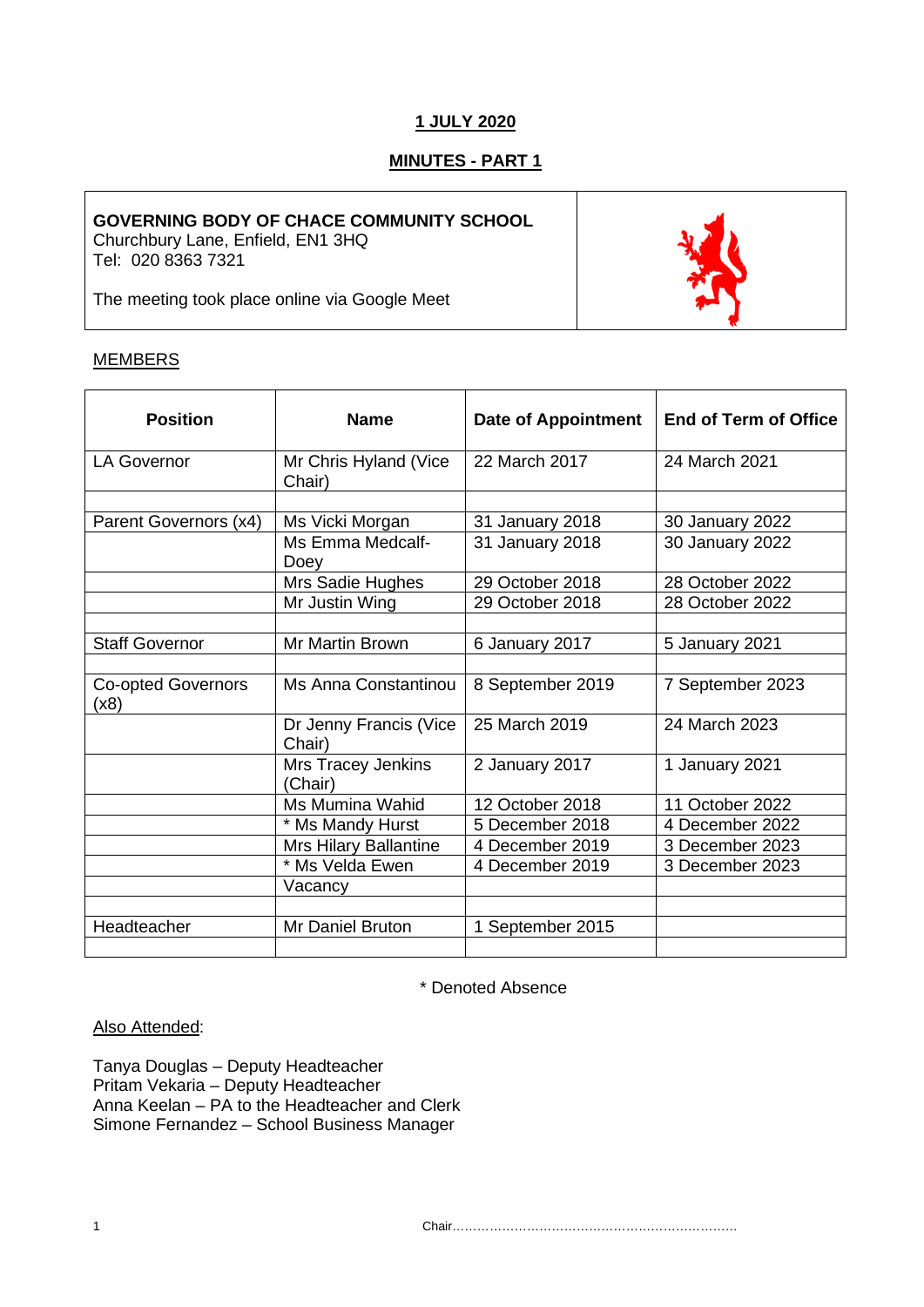## 1. APOLOGIES FOR ABSENCE

Apologies for absence from this meeting were received from Ms Hurst.

**RESOLVED** to consent to this absence.

**NOTED** the absence of Ms Ewen.

## 2. DECLARATIONS OF INTEREST

Governors were given the opportunity to declare any prejudicial interest they might have in respect of items on the agenda. None were made.

#### 3. MEMBERSHIP

#### (a) Co-opted Governor

**NOTED** the ongoing vacancy. It was acknowledged that due to other priorities it had been difficult to actively find a suitable candidate to fill the vacancy. Governors were asked to pass on any suitable suggestions to Mrs Jenkins.

**RESOLVED** that efforts continue to be made to fill the vacancy.

**ACTION: Tracey Jenkins / Daniel Bruton**

## 4. MINUTES

The Minutes of the meeting held on 12 June 20 were confirmed and signed by the Chair as a correct record.

**NOTED** that Mrs Jenkins thanked Mrs Keelan for preparing the agenda for the meeting and for the quality of the Minutes.

## 5. MATTERS ARISING FROM THE MINUTES OF 12 JUNE 20

(a) Budget Update (Minutes No. 6(g))

## **NOTED** that

- (i) a second meeting had been postponed by the LA. The School had shared its deficit recovery plan with the LA but had not yet received a response. It was reported from the recent SBM forum meeting that out of 72 participating schools a number of them were also engaged in deficit recovery plans. The School's current 2020/21 in-year deficit was predicted to be -£486k;
- (ii) teacher pay rises for 2020/21 had not yet been confirmed although an announcement was expected sometime in July / August. Support staff pay rises had also not been announced even though they were due and would be back dated to 1 April 20;
- (iii) Mr Hyland has met with Ms Fernandez to review the budget and confirmed that he was satisfied that everything was being done to manage the in-year deficit;
- (iv) it was **questioned** and **explained** that the LA did have a policy for investigating schools who were reporting a revenue surplus in their third quarter. Where the response from the school justifying the retention was not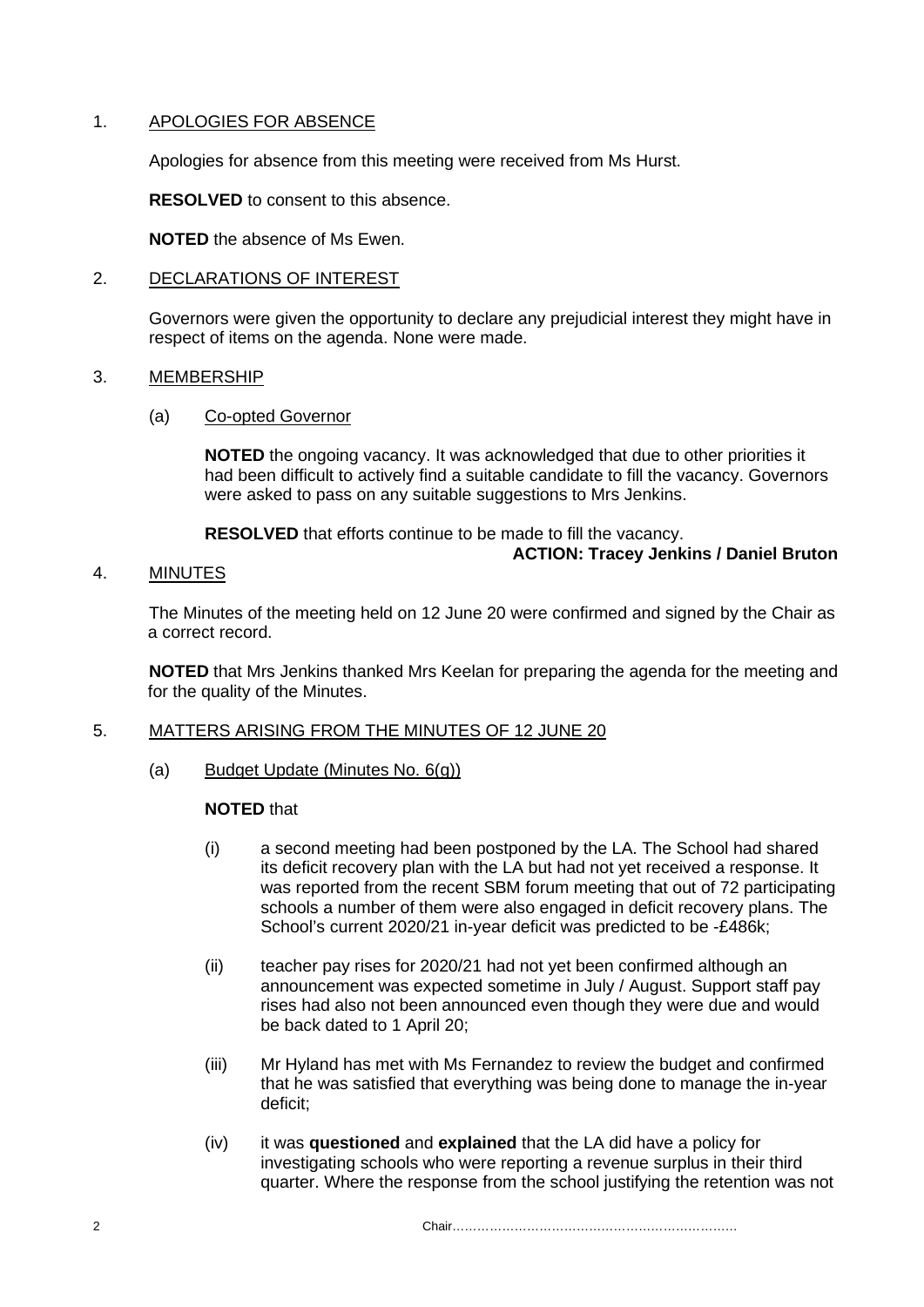deemed acceptable the money was reclaimed by the LA. It was confirmed that the LA had reduced the percentage schools could carry over from one financial year to the next;

(v) it was **questioned** and **explained** that the School did ask parents for an annual voluntary donation to help support overall funding however it was optional and not compulsory.

## (b) Black Lives Matter (Minutes No. 10(b))

**NOTED** that the first working party meeting had taken place on 18 June 20 and had been well attended including representatives from SLT, recent NQTs, all faculties and the Chair of Governors. Aims, Values and an Action Plan had been agreed around the framework of the recently published Runnymede Report: Race and Racism in English Secondary Schools. The vision and aims were structured around meaningful and lasting change with a number of different strands including students, staff, policies, curriculum and would inform a new SLT CIP objective to ensure accountability. A short term goal was to produce an anti-racism video. The script had been shared with all staff and Governors were invited to participate. Ms Douglas would oversee equalities with plans to produce an annual equalities report. Working party meetings would take place termly with a smaller steering group meeting half termly and reporting to SLT and in turn to Governors.

Mrs Jenkins thanked Ms Douglas and Ms Wiggins for their work and support with embedding a culture of anti-racism in the School.

**RESOLVED** that any Governor wishing to be involved in the working party contact Mrs Jenkins.

#### **ACTION: Governors**

#### **CORE FUNCTION: ENSURING CLARITY OF VISION, ETHOS AND STRATEGIC DIRECTION**

## 6. REPORT OF THE HEADTEACHER

**RECEIVED** a verbal report of the Headteacher, Daniel Bruton. The following matters arose from discussion of the headlines and in response to Governors' questions. Mr Bruton thanked Governors for their recent visits to see how the School was operating and its planning for September opening to all staff and students.

#### (a) COVID-19 Risk Assessment

**NOTED** that the Risk Assessment had been discussed and reviewed by relevant persons on 30 June 20 and revisions formally shared with unions and all staff. The School was currently operating with 6 bubbles including three Year 10 and three childcare bubbles. Childcare would not continue over the summer as all staff needed a proper break.

In addition to the bubbles small groups of students would be attending for face to face lessons including Year 10 Art students and Year 12 Philosophy and Religion students. One to one appointments were being planned for all Year 12 students with their form tutors for an end of year review meeting.

A final Risk Assessment review and planning meeting would take place on 17 July 20. Government guidance would continue to be monitored over the summer break and the Risk Assessment reviewed and updated accordingly should the guidance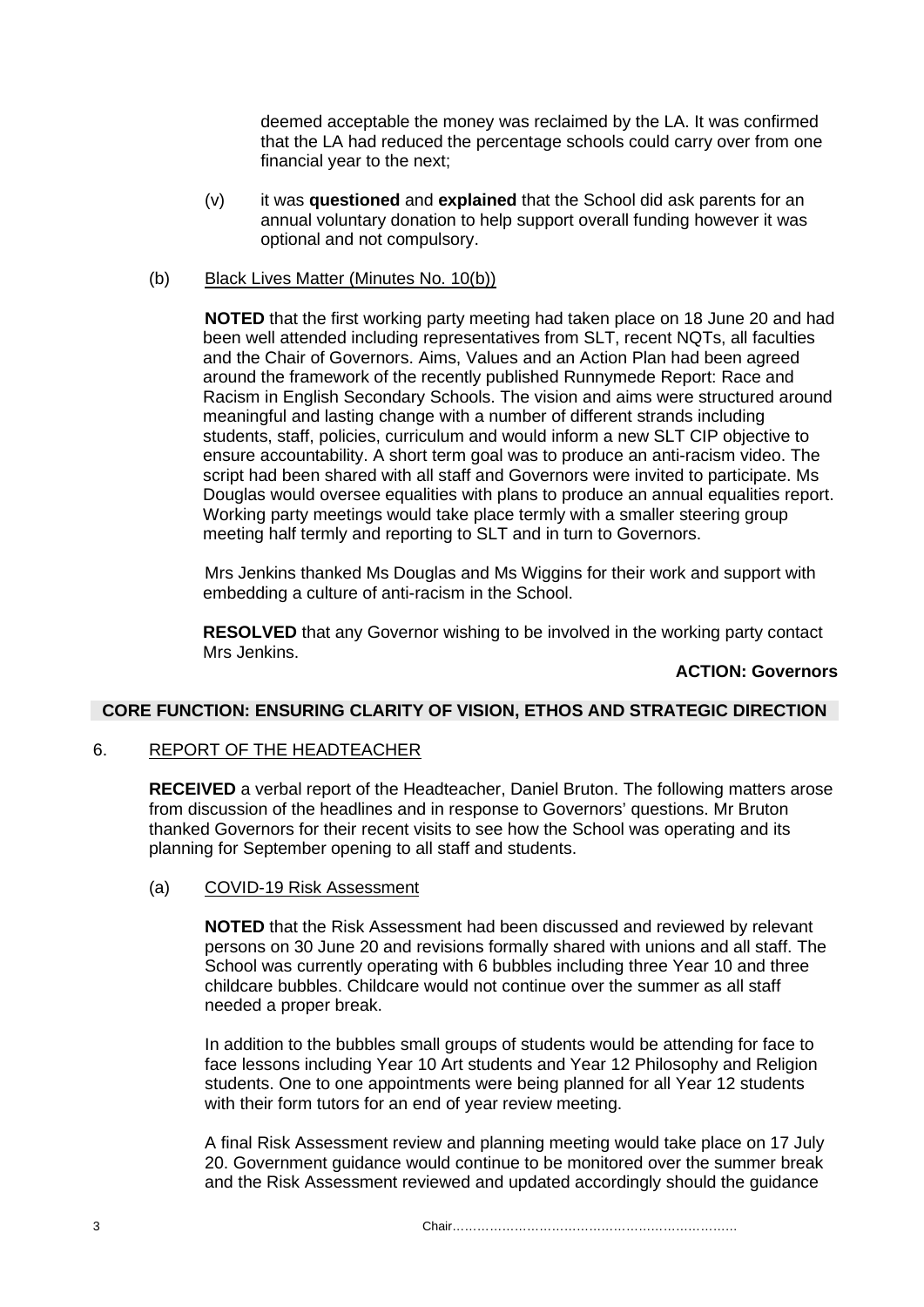change before September. It was **questioned** and **confirmed** that social distancing measures in the classrooms would include all desks facing forward and a 2 metre distance between the teacher and the students. Teachers would not be able to move freely around the classroom as space did not allow for adequate social distancing. A one way system around the School was being planned to reduce as far as practicable the number of interactions.

## (b) Individual Risk Assessments / Staffing and Availability to Work

**NOTED** that individual risk assessments for members of staff who had identified themselves as vulnerable, shielding or looking after vulnerable family members had been carried out. Mr Bruton thanked Alison Stanley for all her support with completing risk assessments.

## (c) New Timetable and Social Distancing

**NOTED** that there were now six bubbles each with a bespoke timetable to ensure social distancing at all times during the School Day. Twelve members of staff were in each day currently looking after 40 students. Even with the planned additional small groups numbers of students were not expected to go above 60. The Risk Assessment capacity was for 75 students.

## (d) Curriculum Plan, Quality of Work and Feedback and Assessment

**NOTED** that Governors were invited to attend the Google Meet CPD meeting following the Governor meeting.

## It was **questioned** and **confirmed** that

- Year 10 attendance with online lessons had been good. Approximately 10% of Year 10 students had been hard to reach;
- it was hoped that the promised 46 computers from the Government would be delivered before the end of term;
- virtual form time was being implemented a couple of times a week;
- the Year 9 curriculum had stopped for non-core subjects and the new GCSE curriculum for option subjects had been introduced;
- attendance at lessons was being monitored by class teachers in particular where students were starting the lesson but not remaining. Behaviour was generally good. Students were growing in confidence using the technology;
- there would be no formal teaching for Years 7 and 8 in the last week of term to offset staff workload and a gruelling term of online teaching;
- leadership had reflected on when was the best time assess students and agreed that no end of term exams or assessments would be carried out. Assessment would take place in the autumn term as part of the long term curriculum plans and information used to address any gaps or misconceptions.

## (e) Year 7, Year 11, Year 13 Transition

## **NOTED** that

(i) a series of online Q&A meetings had been hosted for the parents of the incoming Year 7 students. SLT were contacting every parent for a catch up social call and to answer any individual questions. A series of short induction videos were being planned for the website and social media. Very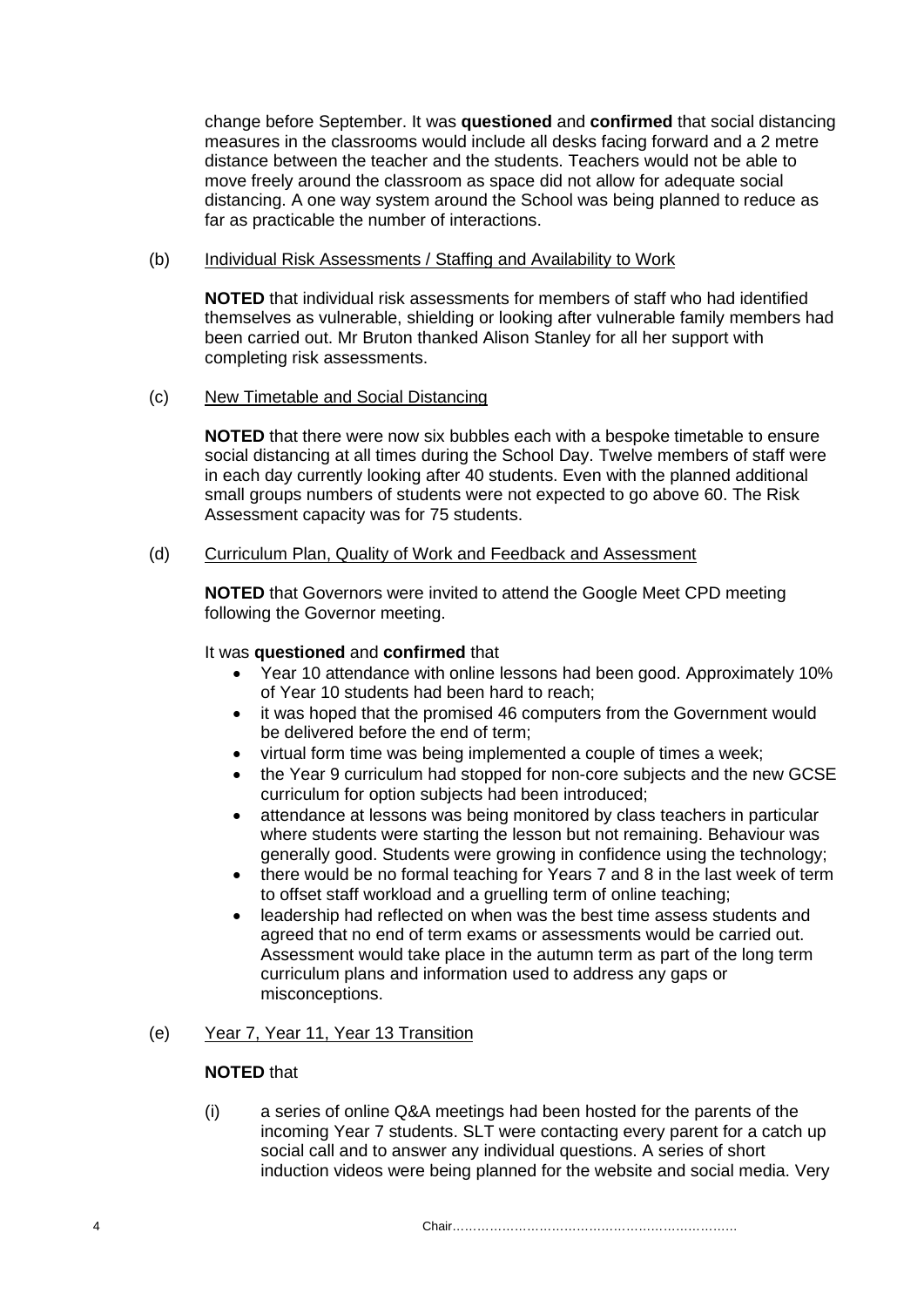close attention was being paid to ensuring a comprehensive induction before settling into learning;

(ii) bridging work for Year 11 and Year 13 was coming to an end. Plans were in place for GCSE and A Level results days. The School was confident in the grades submitted for GCSE calculated grades but was expecting that overall grades would be reduced by the exam boards.

It was **questioned** and **explained** that parents could ask for the teacher grades submitted to exam boards under a Subject Access Request. Parents would be carefully signposted to this information.

- (iii) Year 9 option letters had gone home to parents and there had not been many requests for subject changes.
- (f) Communication

**NOTED** that an end of term letter was due out to parents the following week with plans for September.

(g) Budget Update

**NOTED** this item had been dealt with under Matters Arising.

(h) Recruitment and Staffing

**NOTED** that the School was fully staffed for September.

(i) Safeguarding

**NOTED** that day to day issues were being monitored and responded to by the welfare team.

(j) Chace Priorities

**NOTED** that the School's priorities had been updated but overall targets remained the same for 2020/21 given the disruption caused by the pandemic in 2019/20. The 2020/21 revised priorities were shared. Priority 3a was updated to now include the careers strategy. Additional priorities added included

- 3b: implement strategies to overcome the disruption to learning due to COVID 19;
- 5d: ensure equality of opportunity for all and to ensure that racism and all discrimination is challenged.

The additional target of 3b had been added to individual CIPs.

**RESOLVED** that the updated priorities be sent to Governors.

**ACTION: Mrs Keelan**

(k) Keeping Chace Under Review (KCUR)

**RECEIVED** the 2020/21 Keeping Chace Under Review plan for 2020/21, a copy of which is included in the Minute Book.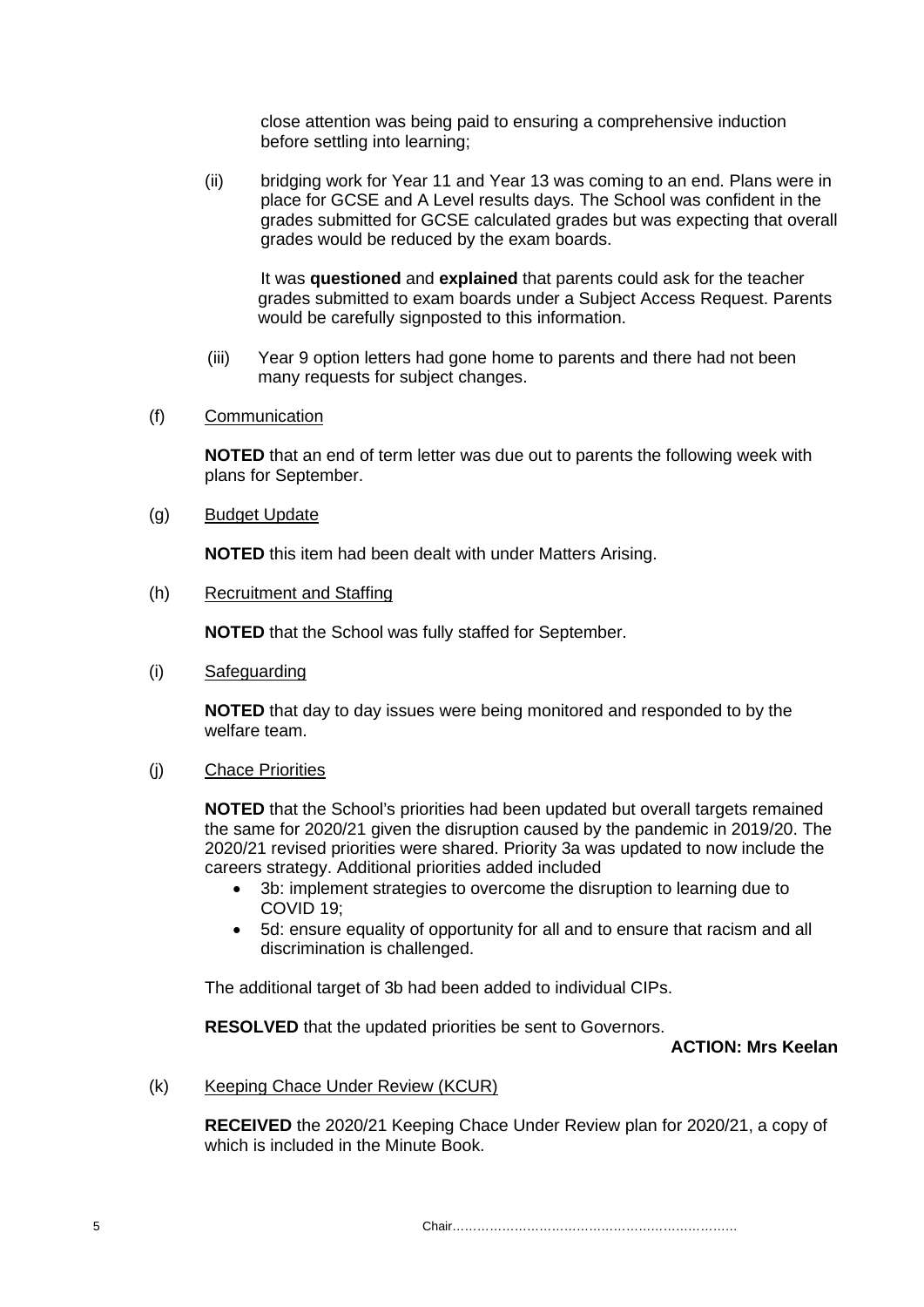**NOTED** that work scrutiny, learning walks and form time learning walks continued however in response to looking at workload in the Spring term the learning walk and the work scrutiny had been combined.

**RESOLVED** that the 2020/21 KCUR schedule be sent to Governors.

**ACTION: Mrs Keelan**

## (l) September Planning

**NOTED** that planning for September was shared but caveated around the new guidance which was due to be published.

The School was committed to all students returning in full-time year group bubbles. There was a concern around maintaining social distancing both between year group bubbles and between staff and students. Plans to minimise interactions included staggered start and end times using a range of entrances and exits for year groups, a one way system around the school, rearrangement of desks to face forward in classrooms and ensuring a 2 metre distance between the teacher and students. No formal teaching would take place in the first week to ensure that students and staff could adjust and settle. There would be minimum movement for KS3 and zoned outdoor space for break and lunchtimes. TAs would not be able to work with students in the same way and thought was being given to how to use and deploy them. Food served in the diner would be simple to ensure that students moved through the area swiftly. To ensure adequate social distancing for staff where staff faculty offices were small the library was being used to accommodate a number of work stations. The Behaviour Policy and the use of relocation was being reviewed and updates would be shared with all staff at the September INSETS. Heads of Faculty were being asked to review the use of equipment and resources to mitigate the risk of spreading any possible contamination from the virus.

# **OTHER BUSINESS**

## 7. GOVERNOR TRAINING AND DEVELOPMENT

**NOTED** that no training had been attended due to lockdown and since the last Full Governing Body meeting on 12 June 20.

## 8. GOVERNOR VISITS

**NOTED** that Mrs Ballantine and Mr Hyland had visited the School on 24 June and 26 June respectively to see how lockdown procedures were in operation. Both Governors reported that it was clear that robust procedures were in place to keep bubbles separated and staff socially distanced from each other and from the students. Hand gel was available at key points in the School and outside each of the classrooms being used. Students were actively reminded and encouraged to use the hand gel on entering their classroom. Each student had their own work station. Both Governors agreed that it was good to see students in School. Mr Bruton thanked Governors for taking the time to visit and reminded all Governors that they were welcome to visit the School and to contact Mrs Keelan if they wished to arrange a visit.

# 9. DATES OF FUTURE MEETINGS

## **RESOLVED**

(a) the following meeting dates for the academic year 2020/21

 $6 \,$  Chair